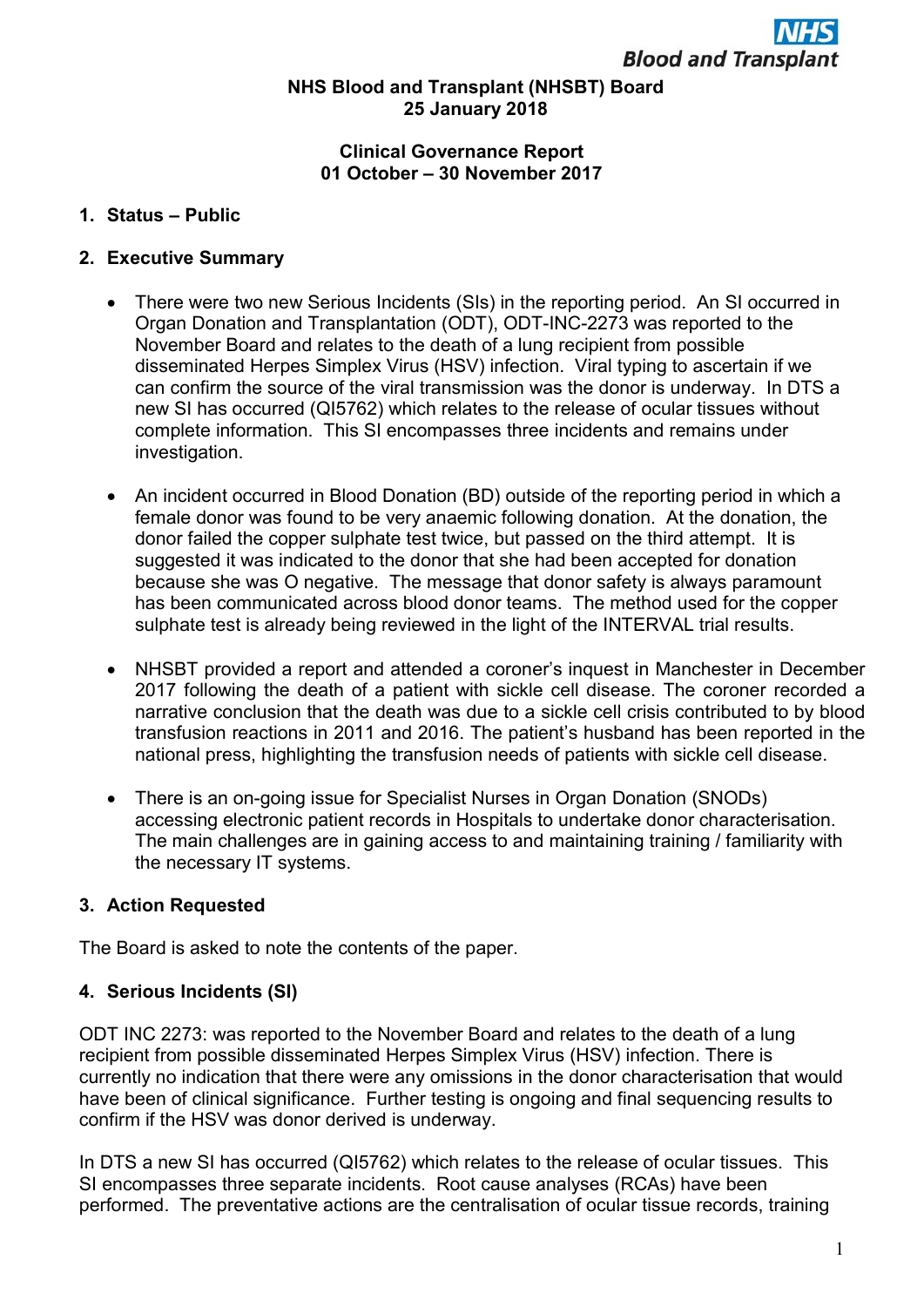of additional nurses, and computer control requiring complete and satisfactory microbiology results before ocular tissue can be issued for transplantation. An audit of effectiveness will be performed once these actions have been implemented.

Updates on SIs previously reported:

- ODT INC 2306: Removal of two kidney grafts following histology results in donor indicating lymphoma. This SI remains open, but will be closed once the haematology review report is received.
- DTS QI4492, the removal of ocular tissue in error without consent. The report is currently being finalised.
- ODT INC 2273: as above.

# 5. Risk

There are currently 25 risks within the risk management system which have the risk impact area recorded as clinical; this is a decrease of three from the previous reporting period. The three risks removed from the risk register were: ICT-11: There is a risk in Data Security that Third-party's actions or inactions may lead to data loss. ICT – 38: There is a risk that ICT does not have the right skill mix to carry out its functions.  $ICT - 47$ : There is a risk that current infrastructure (especially network and internet access) and desktop environment is not sufficient to rollout cloud based (or internal) solutions.

# 6. Complaints and Commendations

No complaints or commendations were reported to Blood Supply (BS) CARE.

In DTS during the reporting period compliments were received across most services with Red Cell Immunohaematology (RCI) receiving a marked increase in compliments in November. RCI and RCI reagents saw an increase in complaints in October which they did reduce again in November.

In ODT during October and November ten complaints were noted, eight were clinical in nature, and the remaining two were in relation to the possible change in legislation. There were 17 compliments received nationally.

# 7. Blood Supply (BS)

An incident occurred in Blood Donation, outside of the reporting period, which was deemed significant enough to warrant inclusion in this report. A female donor was found to be very anaemic following donation. The Haemoglobin (Hb) was recorded as 50g/L when the donor went to the GP. At the donation, the donor failed the copper sulphate test twice, but passed on the third attempt. It is suggested it was indicated to the donor that she had been accepted for donation because she was O negative. The message that donor safety is always paramount will be communicated across blood donor teams. This event will be considered as part of the ongoing project for Hb screening. Immediate action has been taken to ensure that only a single copper sulphate test is performed

One Serious Adverse Event of Donation (SAED) was reported in October and five in November. One donor died 11 days after donating, three donors reported problems with needle insertion which remained more than one year's duration, and two were admitted to hospital within 24 hours.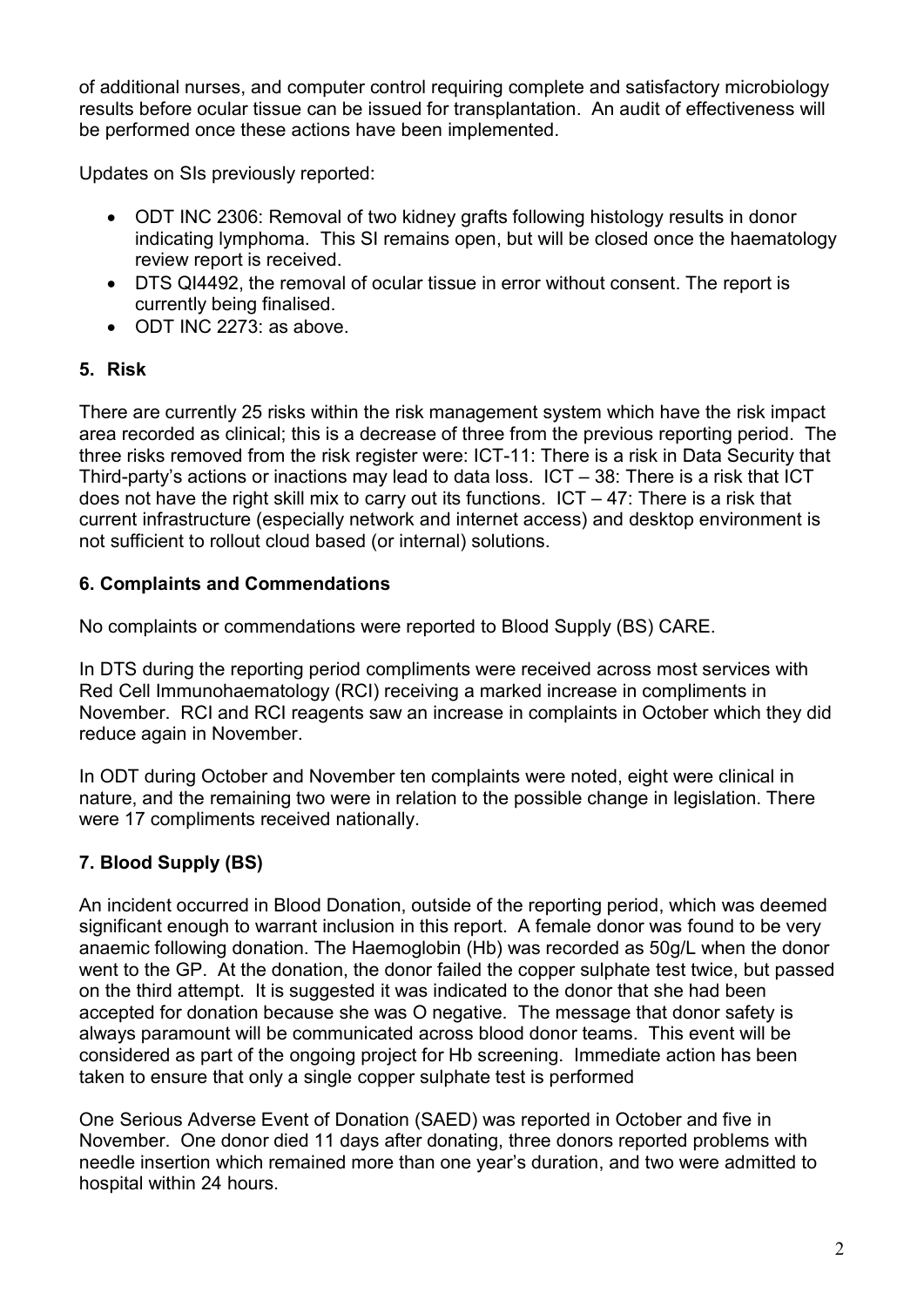No cases of bacterial transmission to patients have been confirmed.

Work is currently on-going regarding the new irradiation labels; both with the manufacturer and internally. The work includes commissioning some Human Factors work in conjunction with the Serious Hazards of Transfusion (SHOT) team to ensure that any labels utilised for this purpose are clear and understandable. During training, members of staff in hospitals had complained about the risk of error with labels that involve multiple shades of blue being difficult to interpret, together with the word 'IRRADIATION' always present on the label irrespective of whether the product is irradiated, being suggestive of an irradiated product.

A review is being undertaken of the gamma irradiation process in use across NHSBT. The irradiator in Southampton is nearing the end of its operational life and there has been a Home Office instruction to move away from gamma irradiation due to the security risk posed. X-rays devices used previously were unreliable but it is anticipated that technology has improved to make them now a viable alternative. The Executive Team agreed a pilot of xray at Southampton. A paper will be presented to M&L Senior Management Team with a proposal.

# 8. Diagnostic and Therapeutic Services (DTS)

There have been no new cases of the recognised serious complication, Transfusion Related Acute Lung Injury (TRALI) in this reporting period, with one to date this year.

Seven events (one in Therapeutic Apheresis Services, two in Cellular and Molecular Therapies, four in Tissue and Eye Services) were reportable to the Human Tissue Authority (HTA) as Serious Adverse Events and Reactions (SAEARs).

NHSBT provided a report and attended a coroner's inquest in Manchester on 11 December 17 following the death of a patient with sickle cell disease. The coroner recorded a narrative conclusion that the death was due to a sickle cell crisis contributed to by blood transfusion reactions in 2011 and 2016. The patient's husband has been reported in the national press, highlighting the transfusion needs of patients with sickle cell disease.

# 9. Organ Donation and Transplantation (ODT)

It has been agreed that the process of reporting Transport Fluid results needs to be rereviewed. ODT will issue a list of positive cultures that require reporting after engagement with microbiologists. The new process will go live in January 2018.

In December 2016, a query was raised in relation to Quality in Organ Donation initiatives (QUOD), and our processes in relation to taking specimens from patient's pre-mortem. The concern was in relation to consent/authorisation in donors after circulatory death (DCD) in relation to taking blood samples pre-mortem. NHSBT ODT and QUOD reviewed the processes and Research Ethics Committee (REC) approvals in accordance with the appropriate legislation and sought legal advice. The REC approval letter included reference to the Mental Capacity Act (2005) but was not explicit in mentioning The Adults with Incapacity (Scotland) Act 2000.

A paper was written in March 2017 outlining the position and was shared with the HTA. QUOD have since been following up the REC for confirmation of whether the Scottish Act was considered when REC approval was granted. The HTA have recently written a formal letter to NHSBT outlining concerns about the initial REC decision. ODT will respond to the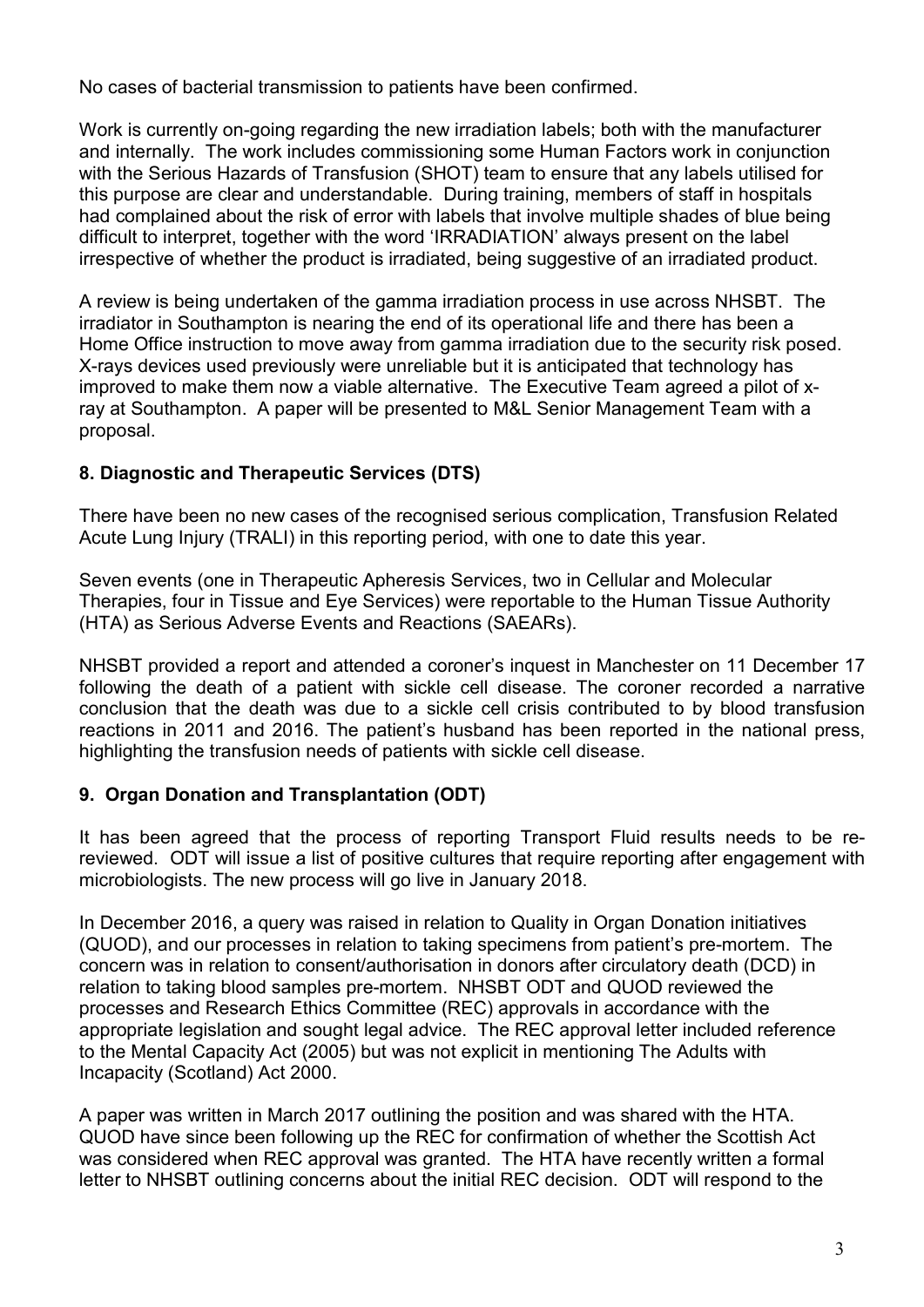HTA advising that QUOD is in the process of applying for renewed REC approval and the original REC have advised to submit the resubmission to the England and Scotland REC.

During the period between October – November there were three Serious Adverse Reactions (SARs) and one Serious Adverse Event (SAE) reported to the HTA under NHSBT's Assisted Function. Of these 2 SARs were related to the same incident (relating to ODT INC 2773 above).

# 10. Information Governance

NHSBT's process to ensure compliance with the new General Data Protection Regulations (GDPR) will be managed as a change project. The formal request will be submitted to the Transformation Programme Board (TPB) on the 17 January 2018.

There is an on-going issue for Specialist Nurses in Organ Donation (SNODs) accessing electronic patient records in Hospitals to undertake donor characterisation. The main challenges are in gaining access to and maintaining training / familiarity with the necessary IT systems. A view has been sought from the UK Council of Caldicott Guardians.

# 11. Clinical Audit

A total of three clinical audit reports or protocols were approved in this reporting period:

- DTS: AUD 3588 Heart Valve Audit. The audit identified 42 donors who donated heart valves from 105 potential donors, a conversion rate of 40%. This compares with data from the Barcelona Tissue Bank who report a conversion rate of 64%. It is worth noting that presumed consent has existed in Spain for a number of years. Where potential missed opportunities were identified in the audit these donor files will be further scrutinised. A system of ongoing regular monitoring will be undertaken with a standardised list of options for the reason for heart valves not being utilised. A reaudit will be performed to assess the impact of this detailed monitoring.
- DTS: AUD 3833 Alerting the Duty Consultant. An inspection by the United Kingdom Accreditation Service (UKAS) prompted re-auditing this area. Data was gathered regarding calls to medical staff during the period 1st January to 31st March 2017. 90% of calls were appropriately logged. Rates of formal handover were lower at 73% but not all require formal handover. The audit recommended that SOP4743 and all forms relating to it are reviewed along with the mechanisms of handover to ensure they meet the needs of patient safety, the team and UKAS.
- DTS: AUD 3319 Cord Blood (CB) File Authorisation. The audit was carried out as part of the change control process to enable the authorisation of donor files by Health Care Scientists (HCS) rather than a doctor. The audit demonstrated that a proportion of CB donor files can be safely reviewed and the CB donations listed by HCSs. It evidenced that the new process has reduced the time taken to appropriately release cord blood units for listing for search. More staff have been trained, they are accumulating experience so it is anticipated that there will be further improvement when the process is re-audited. It was not stated in the audit report, however, the speed at which cords are listed by NHSBT compares favourably with peer registries. The controlled documents underpinning the new process will be developed further to address specific areas that have been identified as needing further clarification. The need for regular refresher training of all members of staff involved with cord blood donor authorisation will also be addressed.